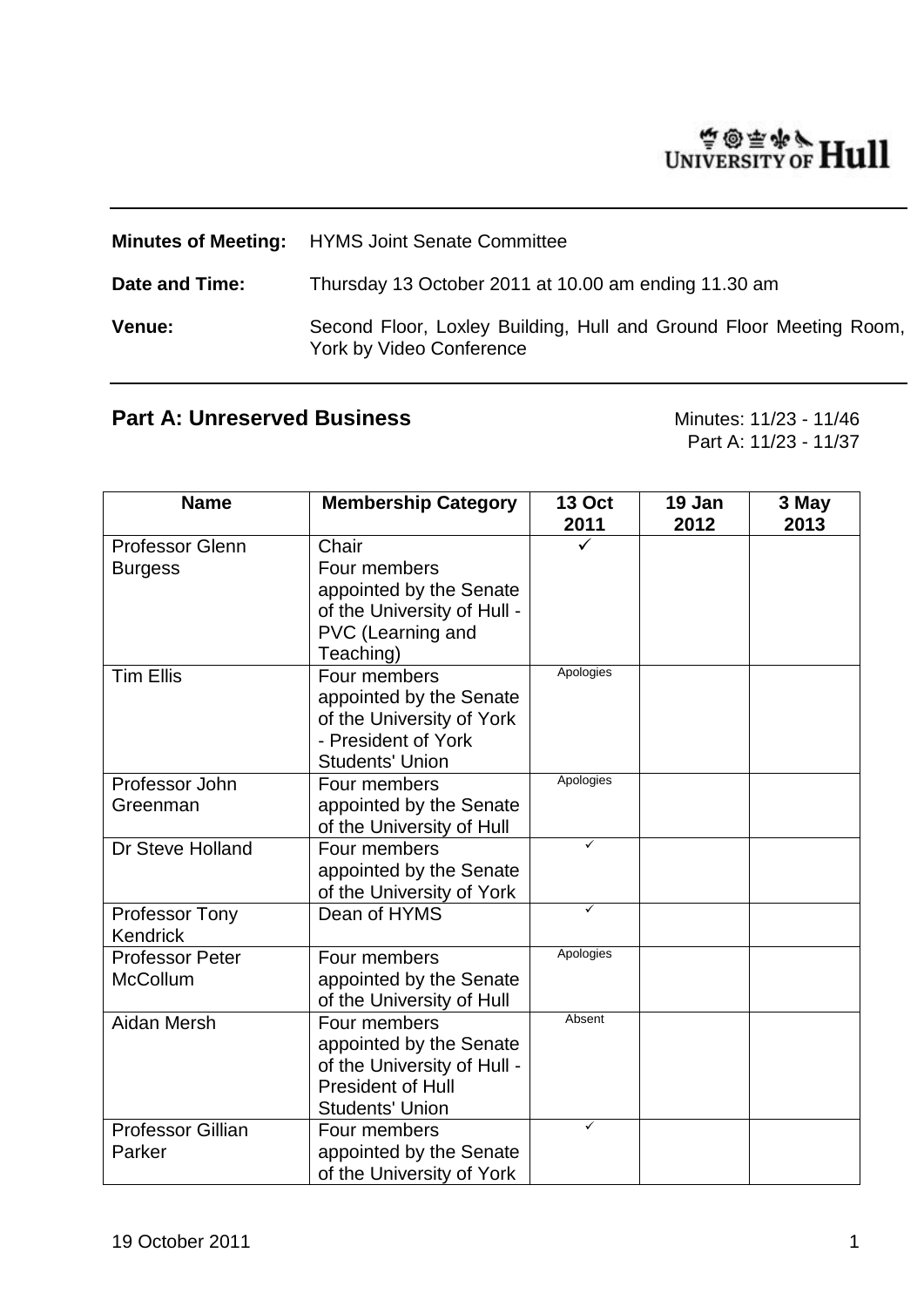| <b>Professor Trevor</b> | Four members              |  |  |
|-------------------------|---------------------------|--|--|
| Sheldon                 | appointed by the Senate   |  |  |
|                         | of the University of York |  |  |
|                         | - Deputy Vice-            |  |  |
|                         | Chancellor                |  |  |

\_\_\_\_\_\_\_\_\_\_\_\_\_\_\_\_\_\_\_\_\_\_\_\_\_\_\_\_\_\_\_\_\_\_\_\_\_\_\_\_\_\_\_\_\_\_\_\_\_\_\_\_\_\_\_\_\_\_\_\_\_\_\_\_\_\_\_\_\_\_\_\_\_\_\_\_\_\_\_\_\_\_\_\_\_\_\_\_\_\_\_\_\_\_\_\_\_\_\_\_\_\_\_\_\_\_\_\_

In attendance:

Stuart Gilkes Secretary Grace Dalley **Deputy Secretary (Hull)** Dr Giles Davidson Head of Administration (HYMS) Kate Dodd **Academic Registrar (York)** 

Apologies:<br>Rosemary Royds

Manager, Student Administrative Services (York)

**Action**

# **11/23 Welcome**

The Committee welcomed Grace Dalley to her first meeting.

# **++11/24 Terms of Reference and Membership**

It was noted that the Committee's representatives from Hull were from the Post Graduate Medical Institute once again and wider consideration might be given to other Faculties when appointments were made.

# **RECOMMENDED TO SENATES OF YORK AND HULL:**

That the terms of reference and membership be approved (copy attached to the Official Record as Appendix I).

#### **11/25 Declarations**

(a) Reserved Business

Items contained in Part B of the agenda were reserved items of business within the definition in Ordinance 31.

(b) Members' Interests

Members were invited to declare if they had any personal or pecuniary interest, direct or indirect, in any item on the agenda under Standing Orders. No declarations were made.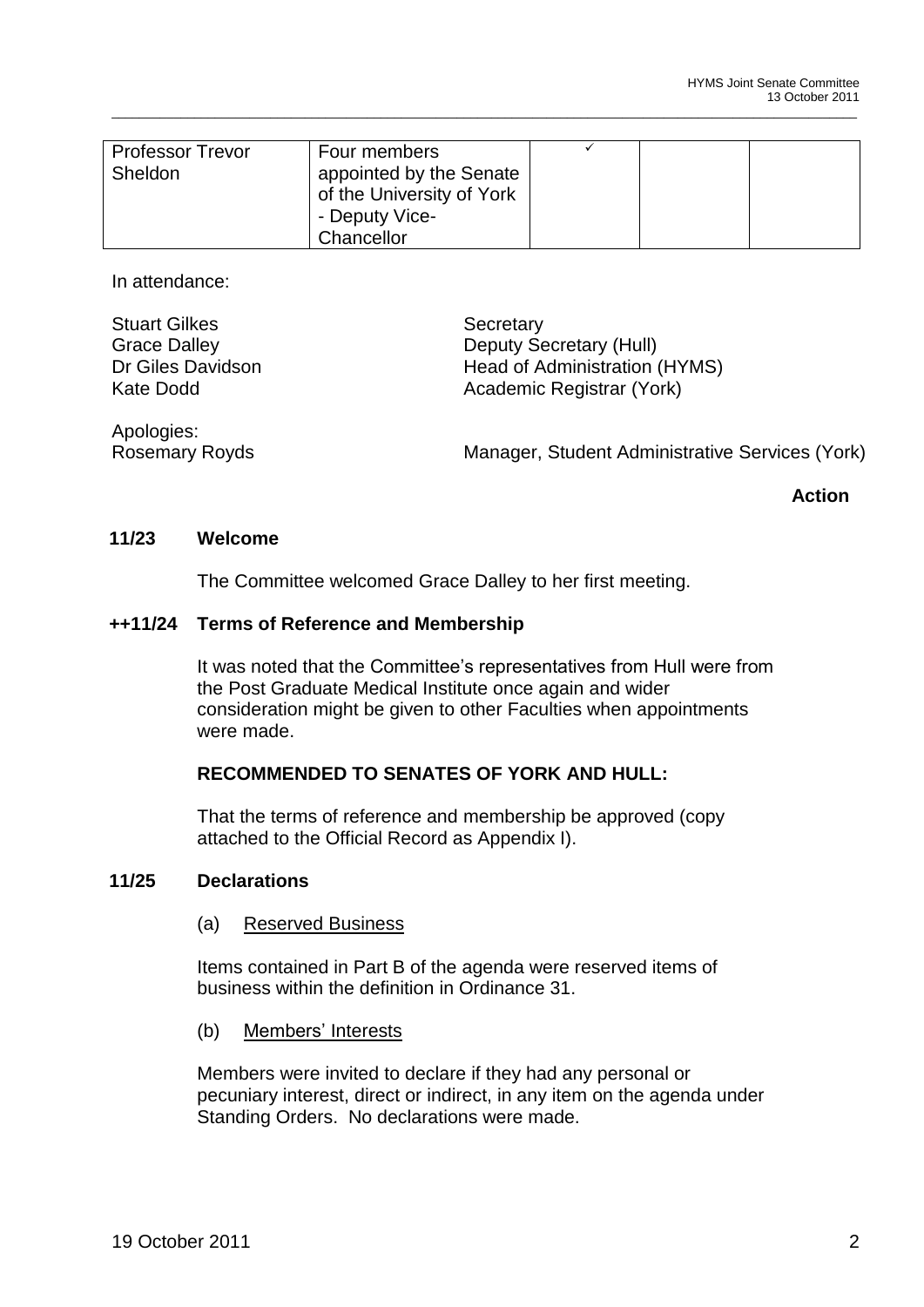# (c) Starred Items

No items on the agenda were unstarred.

### **11/26 Minutes**

The minutes, Part A, of the meeting of the Committee held on 5 May 2011 were approved as a correct record and signed by the Chair after the following amendment was made:

\_\_\_\_\_\_\_\_\_\_\_\_\_\_\_\_\_\_\_\_\_\_\_\_\_\_\_\_\_\_\_\_\_\_\_\_\_\_\_\_\_\_\_\_\_\_\_\_\_\_\_\_\_\_\_\_\_\_\_\_\_\_\_\_\_\_\_\_\_\_\_\_\_\_\_\_\_\_\_\_\_\_\_\_\_\_\_\_\_\_\_\_\_\_\_\_\_\_\_\_\_\_\_\_\_\_\_\_

Professor G Parker to be listed under apologies

# **11/27 Matters Arising**

(a) Action Summary

The Action Summary was received.

(b) Minute 11/1: Analysis of issues of progression and ethnicity

It was noted that there was an ongoing overview of issues of progression and ethnicity in the Dean"s report, under item 11/33.

(c) Minute 11/13: Review of HYMS Governance

# **RESOLVED:**

The question of how research within HYMS should be governed is referred to the Governance Review.

#### **11/28 Chair's Unreserved Business**

(a) Regulations to govern PhD or MD by Publication

The Committee was joined by Dr S Elton, primary author of these Regulations, for minute 11/28.

A proposal for "HYMS Regulations for PhD and MD by Published Work" was received.

It was noted that:

- (i) The definition of "working at HYMS" (Section 1, (ii)) should be adjusted to improve clarity.
- (ii) Standards and criteria (Section 3, (ii)) should state, "Work in other languages should be presented in English."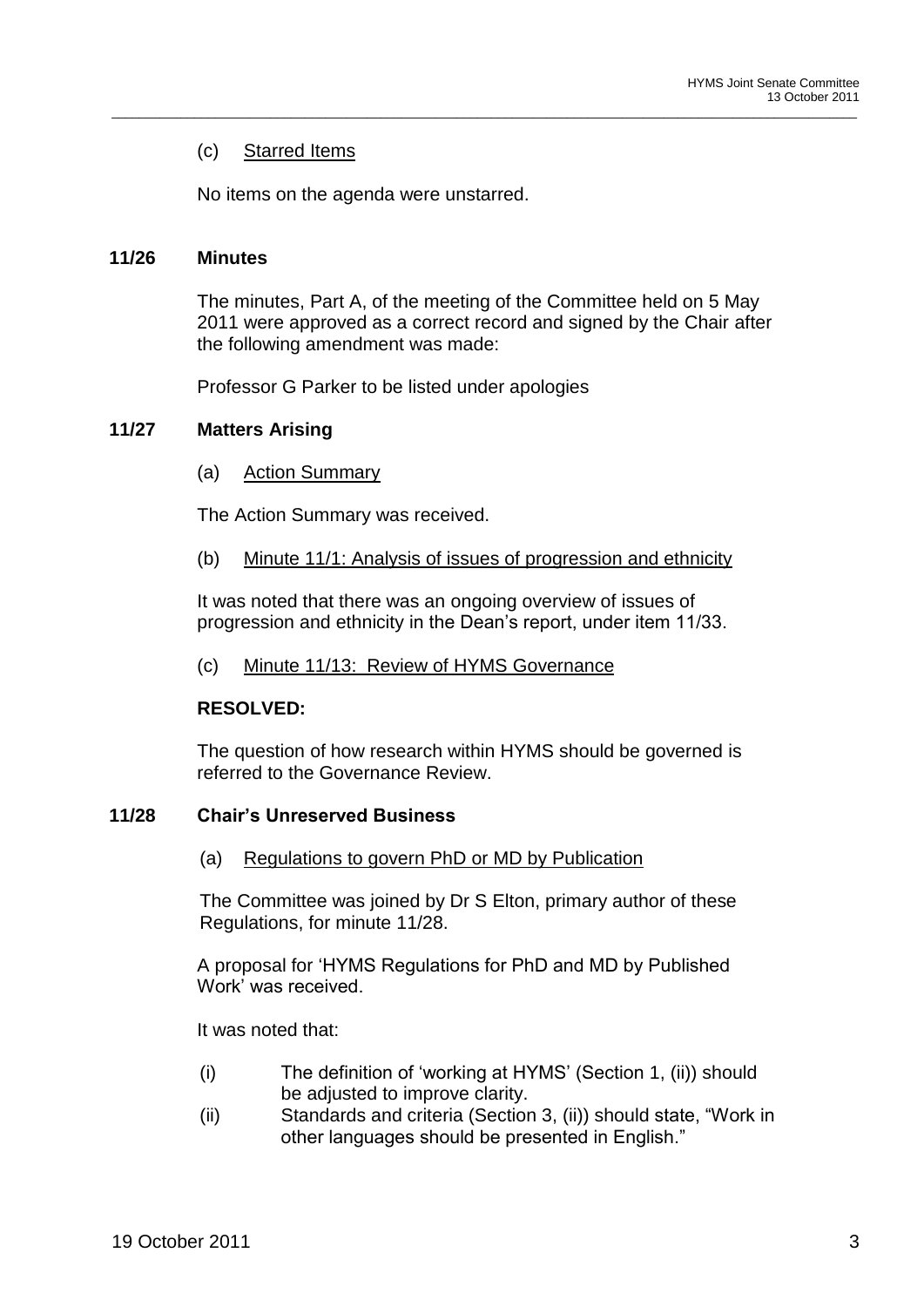- (iii) Typographical errors should be fixed.
- (iv) "Payment of the prescribed fees" (Section 7, (iii)) would reflect that fees are not set by the Committee.

\_\_\_\_\_\_\_\_\_\_\_\_\_\_\_\_\_\_\_\_\_\_\_\_\_\_\_\_\_\_\_\_\_\_\_\_\_\_\_\_\_\_\_\_\_\_\_\_\_\_\_\_\_\_\_\_\_\_\_\_\_\_\_\_\_\_\_\_\_\_\_\_\_\_\_\_\_\_\_\_\_\_\_\_\_\_\_\_\_\_\_\_\_\_\_\_\_\_\_\_\_\_\_\_\_\_\_\_

**Secretary /Dr S Elton/Chair**

# **RESOLVED:**

That, subject to these minor adjustments, the Regulations would be approved by Chair"s Action.

# **11/29 Chair's Action**

There were no Chair"s Actions to report.

#### **++11/30 Programme of Work**

(a) Programme of Work 2011-12

# **RECOMMENDED TO THE SENATES OF YORK AND HULL:**

That the Programme of Work 2011-12 be approved with two additions to the meeting scheduled in January:

- (i) Postgraduate Research Evaluation Survey
- (ii) Response to the National Student Survey

#### **11/31 Minutes of the HYMS Joint Learning and Teaching Committee held on 16 June 2011**

The Committee received the minutes of the HYMS Joint Learning and Teaching Committee held on 16 June 2011.

#### **11/32 Review of HYMS Governance**

It was reported that the Head of Administration had invited the Registrars of Hull and York to a meeting in November, ahead of HYMS Joint Management Board in anticipated resolution of the Governance Review.

**Head of Administration (HYMS)**

#### **11/33 Report from the Dean of HYMS**

The Committee considered the Dean"s report and thanked him for its contents.